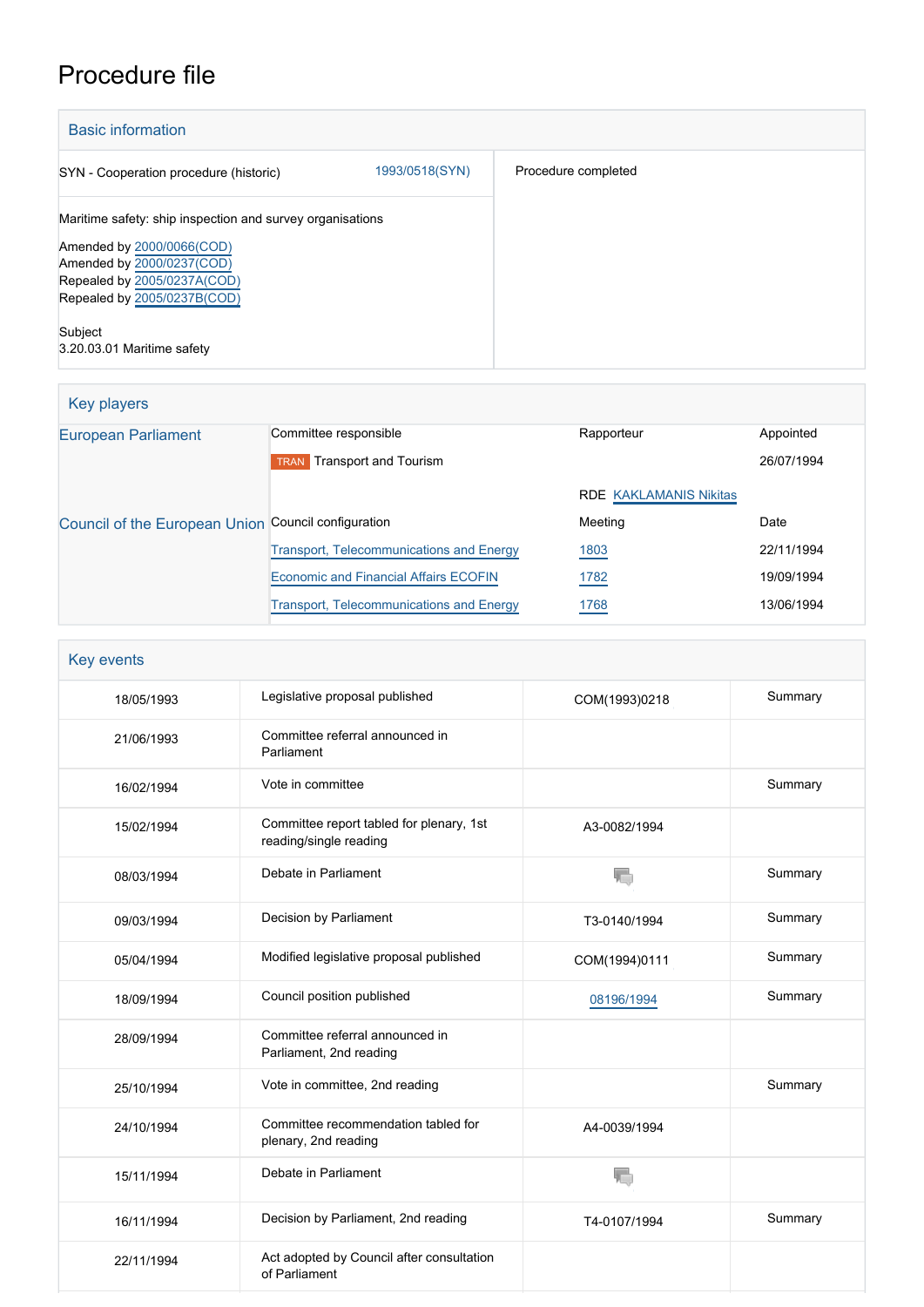| 22/11/1994 | End of procedure in Parliament          |  |
|------------|-----------------------------------------|--|
| 12/12/1994 | Final act published in Official Journal |  |

| <b>Technical information</b> |                                        |  |
|------------------------------|----------------------------------------|--|
| Procedure reference          | 1993/0518(SYN)                         |  |
| Procedure type               | SYN - Cooperation procedure (historic) |  |
| Procedure subtype            | Legislation                            |  |
|                              | Amended by 2000/0066(COD)              |  |
|                              | Amended by 2000/0237(COD)              |  |
|                              | Repealed by 2005/0237A(COD)            |  |
|                              | Repealed by 2005/0237B(COD)            |  |
| Legal basis                  | EC before Amsterdam E 084-p2           |  |
| Stage reached in procedure   | Procedure completed                    |  |
| Committee dossier            | TRAN/4/05957                           |  |

# Documentation gateway

| Legislative proposal                                               |             | COM(1993)0218<br>OJ C 167 18.06.1993, p. 0013        | 19/05/1993 | EC         | Summary |
|--------------------------------------------------------------------|-------------|------------------------------------------------------|------------|------------|---------|
| Economic and Social Committee: opinion,<br>report                  |             | CES1160/1993<br>OJ C 034 02.02.1994, p. 0014         | 24/11/1993 | <b>ESC</b> | Summary |
| Amendments tabled in committee                                     |             | PE207.184/AM                                         | 04/02/1994 | EP         |         |
| Committee draft report                                             |             | PE207.184                                            | 04/02/1994 | <b>EP</b>  |         |
| Committee report tabled for plenary, 1st<br>reading/single reading |             | A3-0082/1994<br>OJ C 077 14.03.1994, p. 0002         | 16/02/1994 | EP         |         |
| Committee opinion                                                  | <b>ECON</b> | PE208.102/DEF                                        | 17/02/1994 | EP         |         |
| Committee opinion                                                  | <b>ENVI</b> | PE208.091/DEF                                        | 23/02/1994 | <b>EP</b>  |         |
| Text adopted by Parliament, 1st<br>reading/single reading          |             | T3-0140/1994<br>OJ C 091 28.03.1994, p.<br>0042-0099 | 09/03/1994 | EP         | Summary |
| Modified legislative proposal                                      |             | COM(1994)0111<br>OJ C 124 05.05.1994, p. 0005        | 06/04/1994 | <b>EC</b>  | Summary |
| Council position                                                   |             | 08196/1994<br>OJ C 301 27.10.1994, p. 0075           | 19/09/1994 | <b>CSL</b> | Summary |
| Commission communication on Council's<br>position                  |             | SEC(1994)1497                                        | 26/09/1994 | EC         |         |
| Committee draft report                                             |             | PE209.908                                            | 28/09/1994 | EP         |         |
| Committee recommendation tabled for<br>plenary, 2nd reading        |             | A4-0039/1994<br>OJ C 341 05.12.1994, p. 0005         | 25/10/1994 | EP         |         |
| Text adopted by Parliament, 2nd reading                            |             | T4-0107/1994<br>OJ C 341 05.12.1994, p.<br>0063-0069 | 16/11/1994 | EP         | Summary |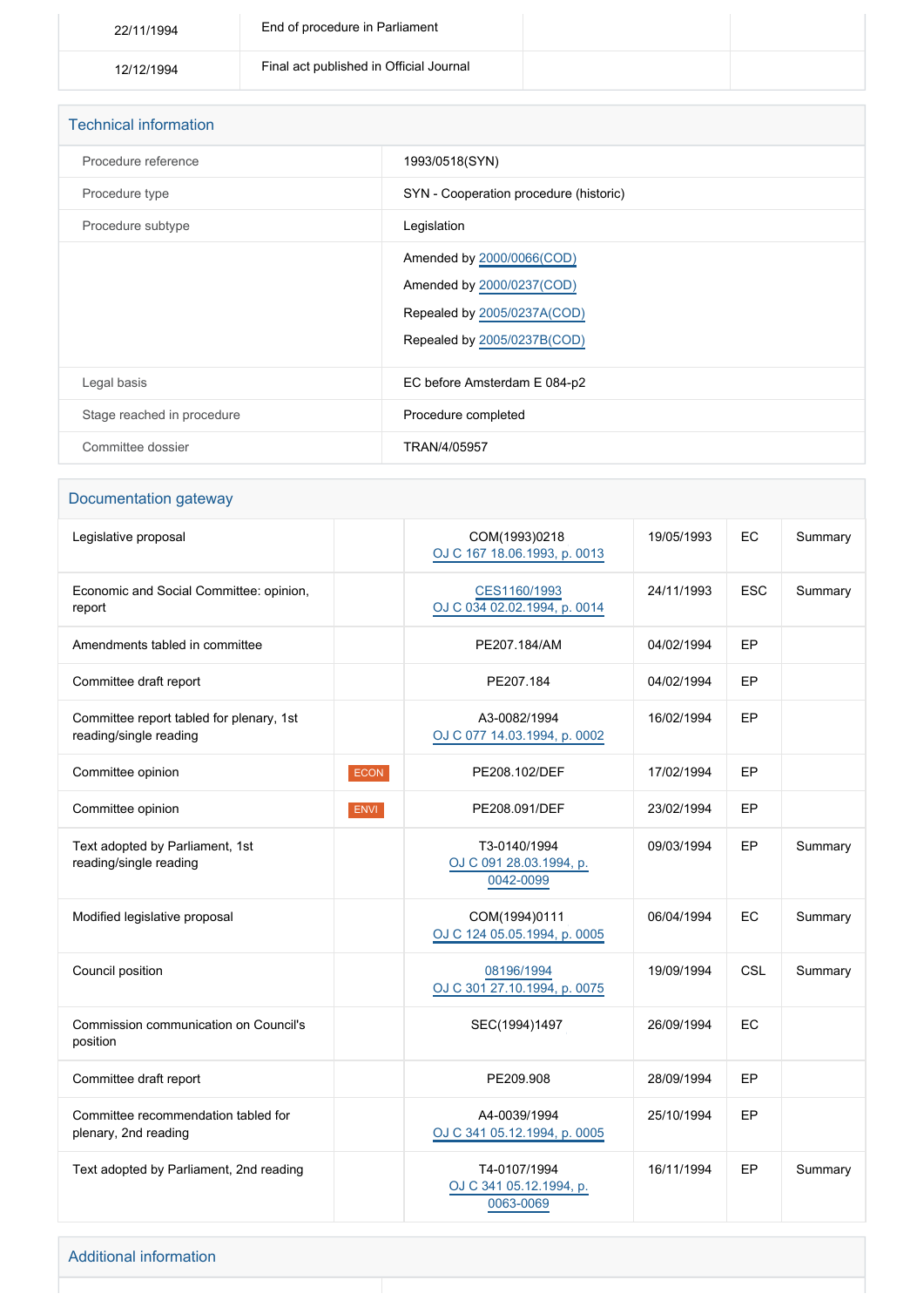European Commission **[EUR-Lex](http://ec.europa.eu/prelex/liste_resultats.cfm?CL=en&ReqId=0&DocType=SYN&DocYear=1993&DocNum=0518)** 

#### Final act

 [Directive 1994/57](https://eur-lex.europa.eu/smartapi/cgi/sga_doc?smartapi!celexplus!prod!CELEXnumdoc&lg=EN&numdoc=31994L0057) [OJ L 319 12.12.1994, p. 0020](https://eur-lex.europa.eu/legal-content/EN/TXT/?uri=OJ:L:1994:319:TOC) Summary

#### Maritime safety: ship inspection and survey organisations

This proposal for a Directive aimed to define the criteria that must be satisfied by the maritime classification societies and other private bodies acting on behalf of the national authorities of the Member States and thus ensure that bodies authorised to carry out inspection and certification, or those bodies upon which the Member States intended to call in order to carry out those tasks, were sufficiently competent and reliable and were capable of undertaking an adequate check to ensure that the vessels classified by them complied with the safety and environmental protection standards. The list of criteria had been drawn up with due regard to the rules laid down by the International Association of Classification Societies (IACS), and criteria set out in standards EN 45005 (bodies authorised to carry out inspections) and EN 29001 of the European Committee for Standardisation (CEN). In particular, they required the bodies in question: - to maintain a documented quality system; - to employ the services of highly qualified technical personnel; - to have the use of local inspection offices ensuring global coverage and a classification register relating to a minimum number of vessels or minimum tonnage; - to display willingness to cooperate with the authorities responsible for port state control. The proposal also recommended a system of agreements between the Member States and the classification societies setting out the rules and the specific functions undertaken by the bodies concerned, which the Member States were to review from time to time. Finally, as far as third countries are concerned, the proposal established the principle whereby a Member State acting as port state should ensure that vessels permitted to fly the flag of a third country did not enjoy more favourable treatment than vessels sailing under the flag of a Member State. ?

### Maritime safety: ship inspection and survey organisations

\$summary.text

### Maritime safety: ship inspection and survey organisations

The committee on Transport adopted the report of Mr. LALOR (I, RDE) on the Commission's proposal for the Council directive. Mr. LALOR reminded that theu are good reasons for his report: each year in the period from 1975 to 1991, an average of 380 ships were involved in accidents somewhere in the world. Since 1986 this number has fluctuated around average of 230 vessels a year with a peak of 258 in 1991 and a correspondingly high number of deaths (1204). In 1991, 74% of the vessels involved in accidents were over 15 years old. However, age need not to be a problem if vessels are built, operated and maintained according to international standards. Because of a lack of technical infrastructure and expertise, many flag states are unable to carry out adequate and regular inspections to ensure that ships sailing under their flags meet the required standards of safety and environmental protection. Mr. LALOR - and the Committee - welcomed the proposal for a directive because it now also includes criteria for the hull, machinery and electrical and control installations, i.e. elements which are vital for a ship's seaworthiness and which are not covered in detail by international conventions. Said the rapporteur: "A directive ensures a more uniform implementation of the rules and is always better than an individual approach by the Member States". Finally, the rapporteur also considered it desirable that the Commission should draw up a list of recognized classification societies so that shipowners now whom they are dealing with. For this and other reasons, the Committee adopted the rapporteur's amendments, which are intended partly to clarify and/or render more stringent the definitions used, and partly to stress the need for strict regulations.

# Maritime safety: ship inspection and survey organisations

\$summary.text

#### Maritime safety: ship inspection and survey organisations

Parliament adopted the report by Mr Lalor on the subject of agencies authorized to carry out inspections and surveys of ships. ?

#### Maritime safety: ship inspection and survey organisations

In its modified proposal the Commission incorporated all the amendments adopted by Parliament, on the grounds that they made the text more widely acceptable from a political point of view, and introduced measures which allowed those agencies which met the criteria set out in the Annex to carry out statutory inspections on behalf of the national administrations and under the close supervision of the Commission. ?

# Maritime safety: ship inspection and survey organisations